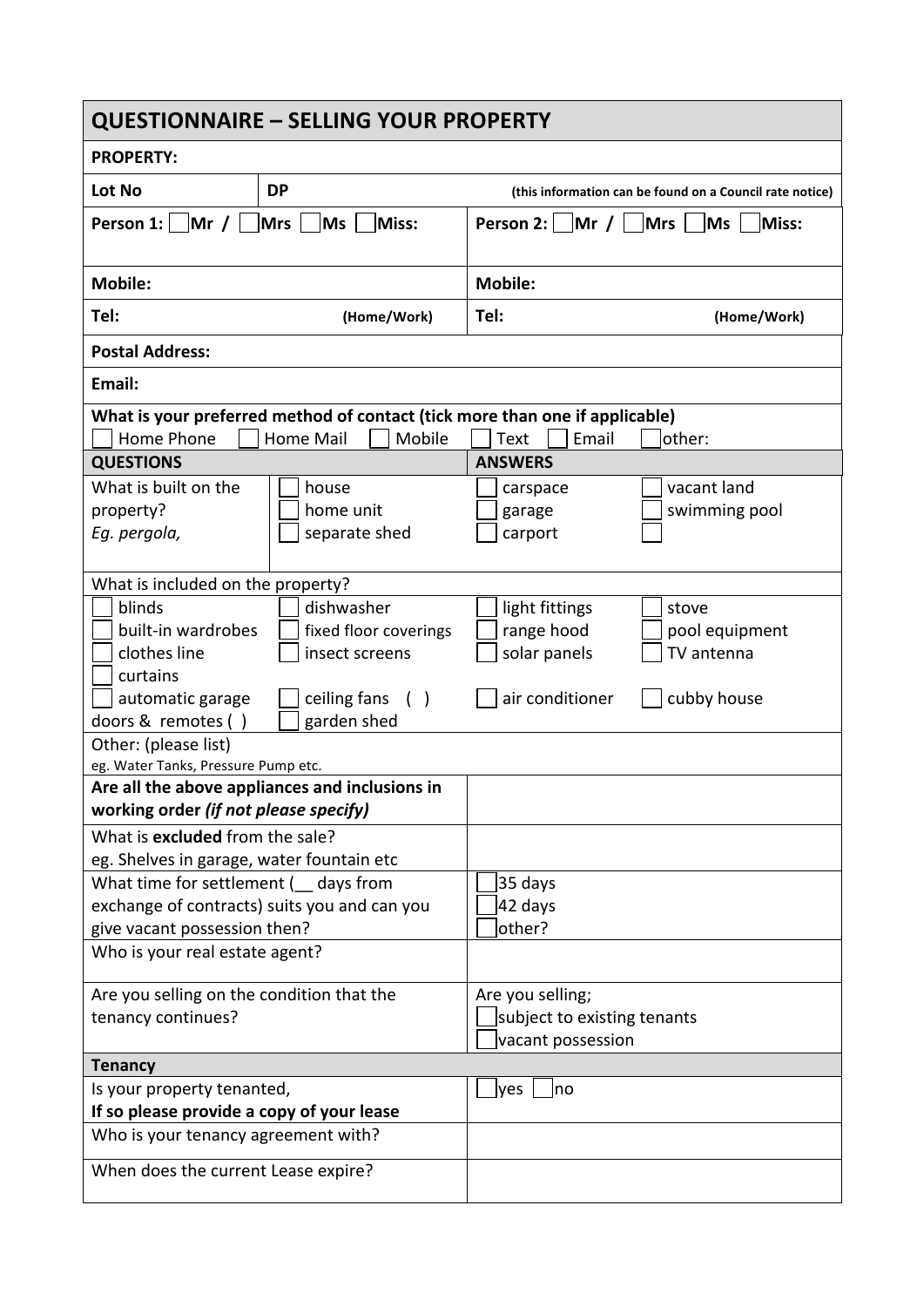| <b>Mortgage</b>                                      |              |  |  |  |
|------------------------------------------------------|--------------|--|--|--|
| Have you borrowed money on the property?             |              |  |  |  |
| If so from whom?                                     |              |  |  |  |
| Where are is the Title Deeds? (usually with lender)  |              |  |  |  |
| Please provide your loan number:                     |              |  |  |  |
| Please advise whether this is a <b>Business Loan</b> |              |  |  |  |
| Are there any Guarantors on the Loan?                |              |  |  |  |
| Are you liable to pay land tax?                      | no<br>yes    |  |  |  |
| Do you expect there will be sufficient funds to      | yes<br>no    |  |  |  |
| completely pay out the loan you may have             |              |  |  |  |
| against the property?                                |              |  |  |  |
| What is the approximate payout amount?               |              |  |  |  |
| Is the loan that is to be paid out also secured by   |              |  |  |  |
| another property? If so please advise the details.   |              |  |  |  |
| <b>GST</b>                                           |              |  |  |  |
| Are you registered for GST?                          |              |  |  |  |
| Is GST applicable to the sale?                       |              |  |  |  |
| Is the sale a going concern for the purposes of      |              |  |  |  |
| GST?                                                 |              |  |  |  |
| Do you wish to apply the GST Margin Scheme to        |              |  |  |  |
| the sale?                                            |              |  |  |  |
| <b>Strata</b>                                        |              |  |  |  |
| Is your property a Strata.                           | ves<br>no    |  |  |  |
| If so who is your Strata Manager?                    |              |  |  |  |
| Please advise the amount for the strata levies.      |              |  |  |  |
| Please provide details.                              |              |  |  |  |
| Are there any special Levies?                        |              |  |  |  |
| <b>Sewerage</b>                                      |              |  |  |  |
| Is your property sewered?                            | yes<br>no    |  |  |  |
| Have you got a sewerage diagram,                     | _lyes  __lno |  |  |  |
| <b>Onsite Waste Management System</b>                |              |  |  |  |
| If not, have you obtained consent to operate an      | yes<br>Ino   |  |  |  |
| on-site sewage management system?                    |              |  |  |  |
| If so, who is the maintenance provider?              |              |  |  |  |
| <b>Contract &amp; Other Documents</b>                |              |  |  |  |
| Have you got a copy of the contract from when        | lyes<br>no   |  |  |  |
| you purchased the property?                          |              |  |  |  |
| Have you got a survey report on the property?        | yes<br>no    |  |  |  |
| If so, are the plans accurate and complete?          |              |  |  |  |
| Do you have a building certificate? (Occupation      | yes<br>no    |  |  |  |
| Certificate)                                         |              |  |  |  |
| <b>Building</b>                                      |              |  |  |  |
| When did you purchase the property?                  |              |  |  |  |
| How old are the buildings?                           |              |  |  |  |
| What are they made of?                               |              |  |  |  |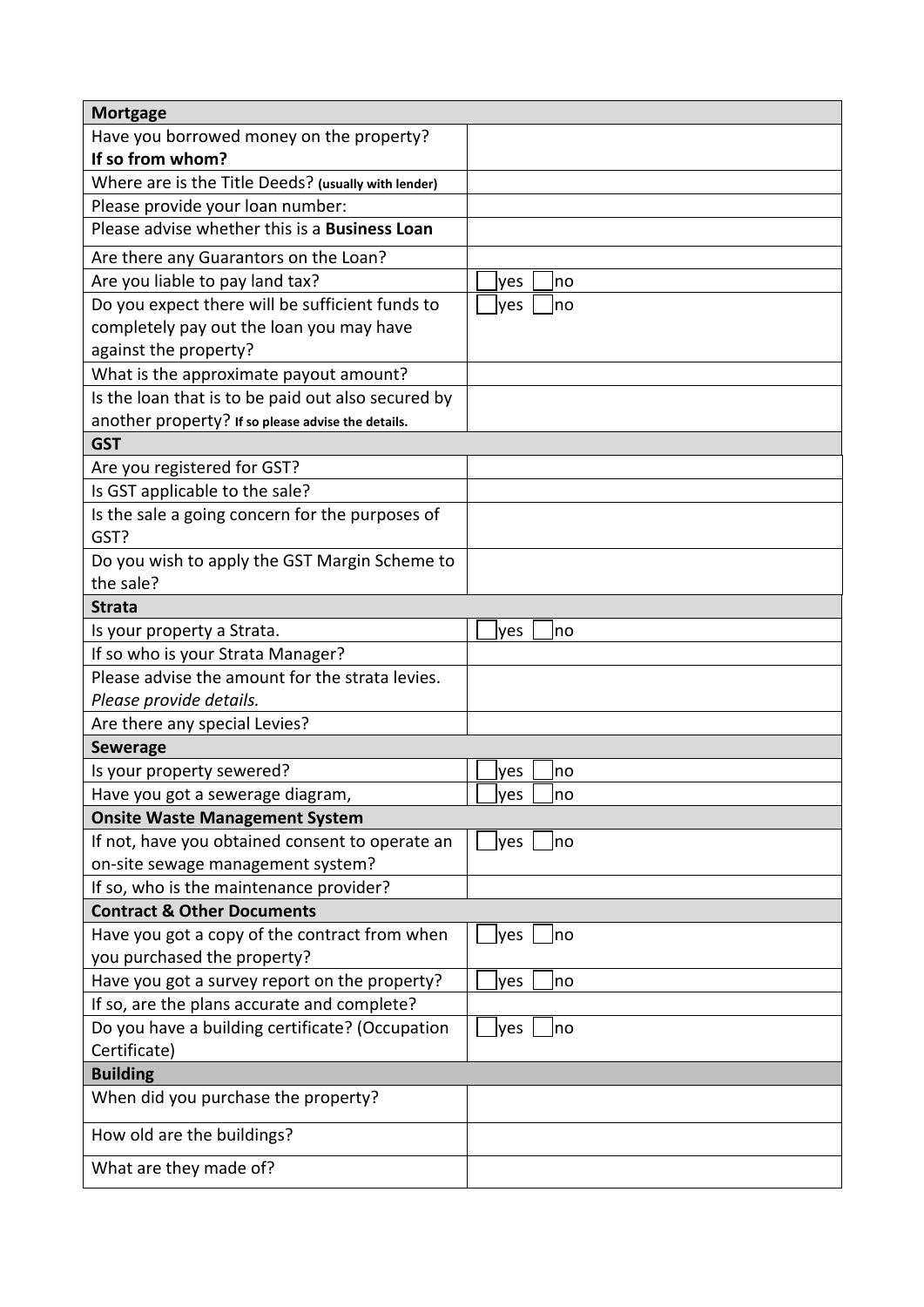| During your ownership, have you carried out             |                                                         |  |  |  |
|---------------------------------------------------------|---------------------------------------------------------|--|--|--|
| any building work to the property?                      |                                                         |  |  |  |
| If yes, please provide the following;                   |                                                         |  |  |  |
| Did it cost over \$20,000.00?                           |                                                         |  |  |  |
| If yes, please provide details of the building work and |                                                         |  |  |  |
| council approval and final inspection documents         |                                                         |  |  |  |
| Has any building work been done on the                  | If yes provide full details of non-approved structures. |  |  |  |
| property without the consent of council by you          |                                                         |  |  |  |
| or a previous owner?                                    |                                                         |  |  |  |
| Has the property been treated for termites?             | If so, how long ago,                                    |  |  |  |
| What kind of treatment was carried out?                 |                                                         |  |  |  |
| <b>Swimming Pool</b>                                    |                                                         |  |  |  |
| Is there a swimming pool?                               | yes<br>no                                               |  |  |  |
| If so, does it comply with safety access laws?          | yes<br>Ino                                              |  |  |  |
| Eg fenced, resuscitations notice, self-closing          |                                                         |  |  |  |
| gate.                                                   |                                                         |  |  |  |
| What pool equipment is being sold with the              |                                                         |  |  |  |
| house, e.g. pool cleaner, pool scoop, filter etc.       |                                                         |  |  |  |
| When was it built?                                      |                                                         |  |  |  |
| Who built it?                                           |                                                         |  |  |  |
| How much did it cost?                                   |                                                         |  |  |  |
| Has the swimming pool been registered on the            | yes<br>no                                               |  |  |  |
| <b>NSW Swimming Pool Register?</b>                      |                                                         |  |  |  |
| <b>Smoke Alarms</b>                                     |                                                         |  |  |  |
| Does the property comply with the Smoke                 | yes<br>no                                               |  |  |  |
| Alarm Regulations?                                      |                                                         |  |  |  |
| Eg. Is the dwelling fitted with smoke alarms?           |                                                         |  |  |  |
| How many smoke alarms are on the dwelling?              |                                                         |  |  |  |
| Where are they located?                                 |                                                         |  |  |  |
| Are they hard wired or battery operated?                |                                                         |  |  |  |
| <b>Insulation/Solar Panels</b>                          |                                                         |  |  |  |
| Is the property insulated?                              | Please advise the type of insulation?                   |  |  |  |
| If so, was it insulated under the recent                | If so, please advise details?                           |  |  |  |
| <b>Government Insulation Scheme?</b>                    |                                                         |  |  |  |
|                                                         |                                                         |  |  |  |
|                                                         |                                                         |  |  |  |
| Does the property have solar power?                     | If so please advise full<br>lyes<br>no                  |  |  |  |
| If so, please advise whether you have entered           | details.                                                |  |  |  |
| into an agreement to purchase or buy back of            |                                                         |  |  |  |
| energy and/or solar panels?                             |                                                         |  |  |  |
| <b>Property</b>                                         |                                                         |  |  |  |
| Does the property have the benefit of                   | Water<br>yes<br>no                                      |  |  |  |
|                                                         | Drainage<br>yes<br>no                                   |  |  |  |
|                                                         | Sewerage<br>yes<br>no                                   |  |  |  |
|                                                         | Gas<br>yes<br>no                                        |  |  |  |
|                                                         | Electricity<br>yes<br>no<br>Telephone<br>yes<br>no      |  |  |  |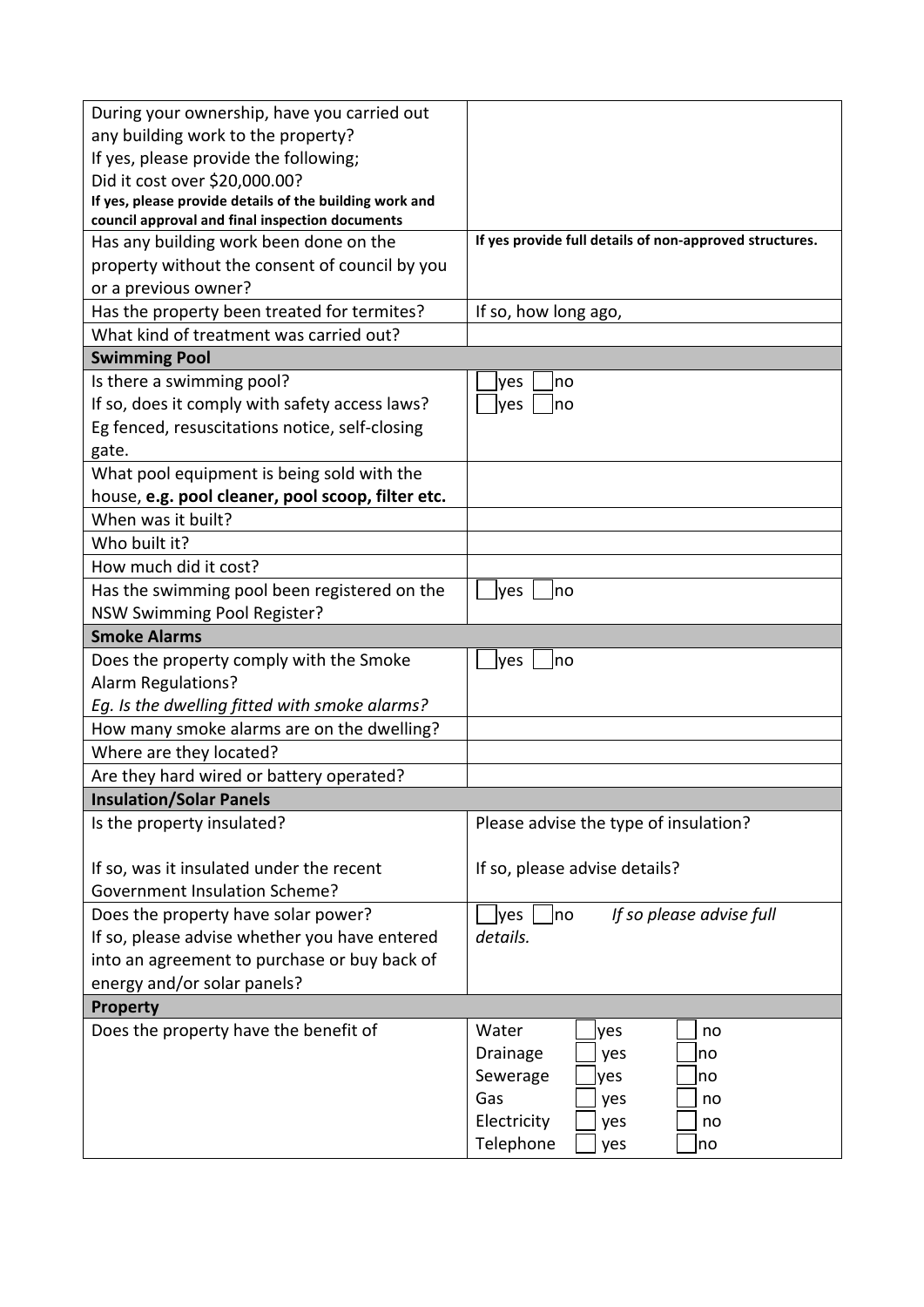| Have you received any notice about water,        | If yes please provide details<br> yes<br>no  |
|--------------------------------------------------|----------------------------------------------|
| sewerage or drainage, pipes, power or other      |                                              |
| service lines to the property?                   |                                              |
| Has any work been done to the property or on     | If yes please provide details<br> yes<br> no |
| any adjoining road for which a claim may be      |                                              |
| made against you? (eg kerbing, footpaths)        |                                              |
| Are you aware of any proposed resumption of      | If yes please provide details<br>no<br>yes   |
| the property? Eg. Road Widening etc.             |                                              |
| Is there any dispute about boundaries or         | If yes please provide details<br> no<br>yes  |
| dividing fences?                                 |                                              |
| Have you received any notice under the Dividing  | If yes please provide details<br>lyes<br> no |
| Fences Act from your neighbour.                  |                                              |
| Is there any dispute or court action about the   | If yes please provide details<br>lyes<br>no  |
| property?                                        |                                              |
| Have you received any other notice, work order,  | If yes please provide details<br>lyes<br>no  |
| or claim about the property?                     |                                              |
| Road or rail (re-alignment, widening, siting, or | If yes please provide details<br>yes<br> no  |
| alteration of levels)?                           |                                              |
| From council (eg demolish, repair or make        | If yes please provide details<br>no<br>yes   |
| structural alterations)?                         |                                              |
| From the Land and Housing Corporation? Under     | If yes please provide details<br>lyes<br>no  |
| the Heritage Act, Pipelines Act, Unhealthy       |                                              |
| Building Land Act, Mining Act, Water Act,        |                                              |
| Environmentally Hazardous Chemicals Act, Stock   |                                              |
| (Chemical Residues) Act, Soil Conservation Act?  |                                              |
| Are you aware of any encroachment by your        | If yes please provide details<br>lyes<br>no  |
| buildings, fences, pipes or power lines upon any |                                              |
| adjoining property or upon your property?        |                                              |
| Do you hold any licences for the property        | yes<br>no                                    |
| (eg water rights)?                               |                                              |
| Are you aware of any faults in the property (eg  | If yes please provide details                |
| defective structures or services, land slip,     |                                              |
| flooding, pollution )?                           |                                              |
| Are you aware of any matter that may be of       |                                              |
| concern to a purchaser that may not be           |                                              |
| discoverable by a normal inspection or search?   |                                              |
| <b>Purchasing</b>                                |                                              |
| Do you plan to buy another property which is to  | yes<br>no                                    |
| settle simultaneously with your sale?            |                                              |
| Are there any matters that may dictate how the   | yes<br>no                                    |
| sale proceeds are to be divided?                 |                                              |
| (eg family court matters)                        |                                              |
|                                                  |                                              |
| How did you hear about us?                       |                                              |
| Please return the questionnaire to:              | <b>Greenhills Conveyancing</b>               |
| Alternatively, please scan and email:            | PO Box 2097,                                 |
| chris@greenhillsconveyancing.com.au              | Greenhills NSW 2323                          |